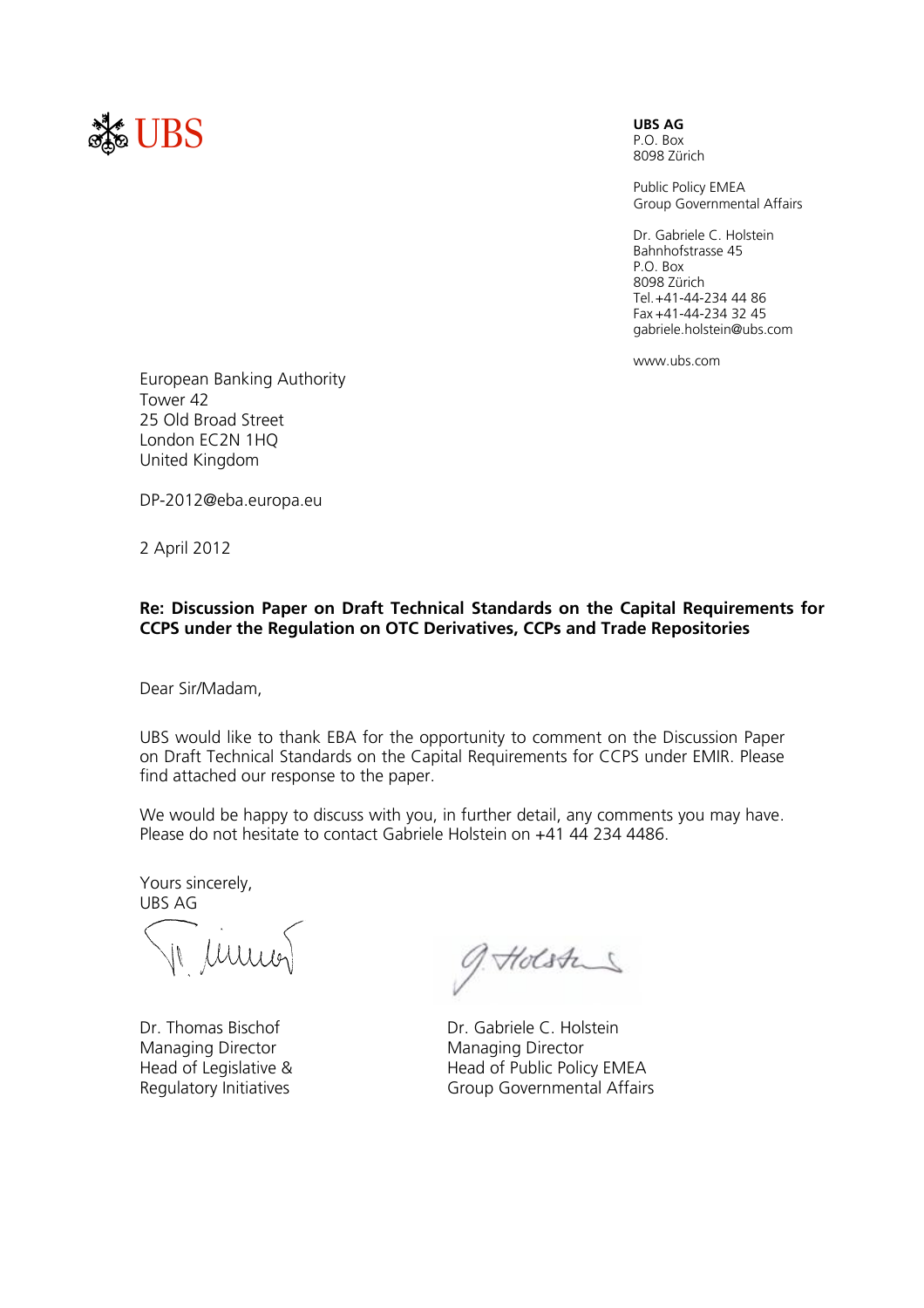#### **UBS Response to the**

# **European Banking Authority Discussion Paper on Draft Regulatory Technical Standards on the capital requirements for CCPs under the draft Regulation on OTC derivatives, CCPs and Trade Repositories**

#### **INTRODUCTION**

UBS would like to thank the ESAs for the opportunity to comment on the discussion paper on Draft Regulatory Technical Standards on the capital requirements for CCPs under the draft Regulation on OTC derivatives, CCPs and Trade Repositories ("The Paper"). Please find below our response to the overall content, as well as the specific questions set out in the Paper. Please note that we did not comment on questions in section 2 (operational expense for winding-down) and section 7 (cost-benefit analysis) specifically addressed to CCPs.

As a general note we would note that EBA focuses on the question whether CCPs have sufficient capital to cover non-clearing losses. It is, in our view, equally important for EBA to assess the amount of capital at risk in the default waterfall. We would emphasize the fact that many clearing houses put at least a portion of their capital fairly high in the default waterfall. Specifically we believe that EBA should assess the probability of this amount being called upon based upon margining policies, size of the default fund and ranking of contributions.

In regards to operational expenses for winding-down or restructuring, we would as a general comment, like to emphasize our view that it is not appropriate to proxy winding down costs with day-to-day ongoing expenses. There are in our view other factors to take into account such as decommissioning of systems, termination of contracts, professional fees required as well as potential litigation fees to execute a wind down or restructuring. In relation to the criteria to take into account for estimating the appropriate time span for orderly winding down, EBA may want to consider the time period over which any potential litigation may stretch. While it is difficult to estimate the time span required for wind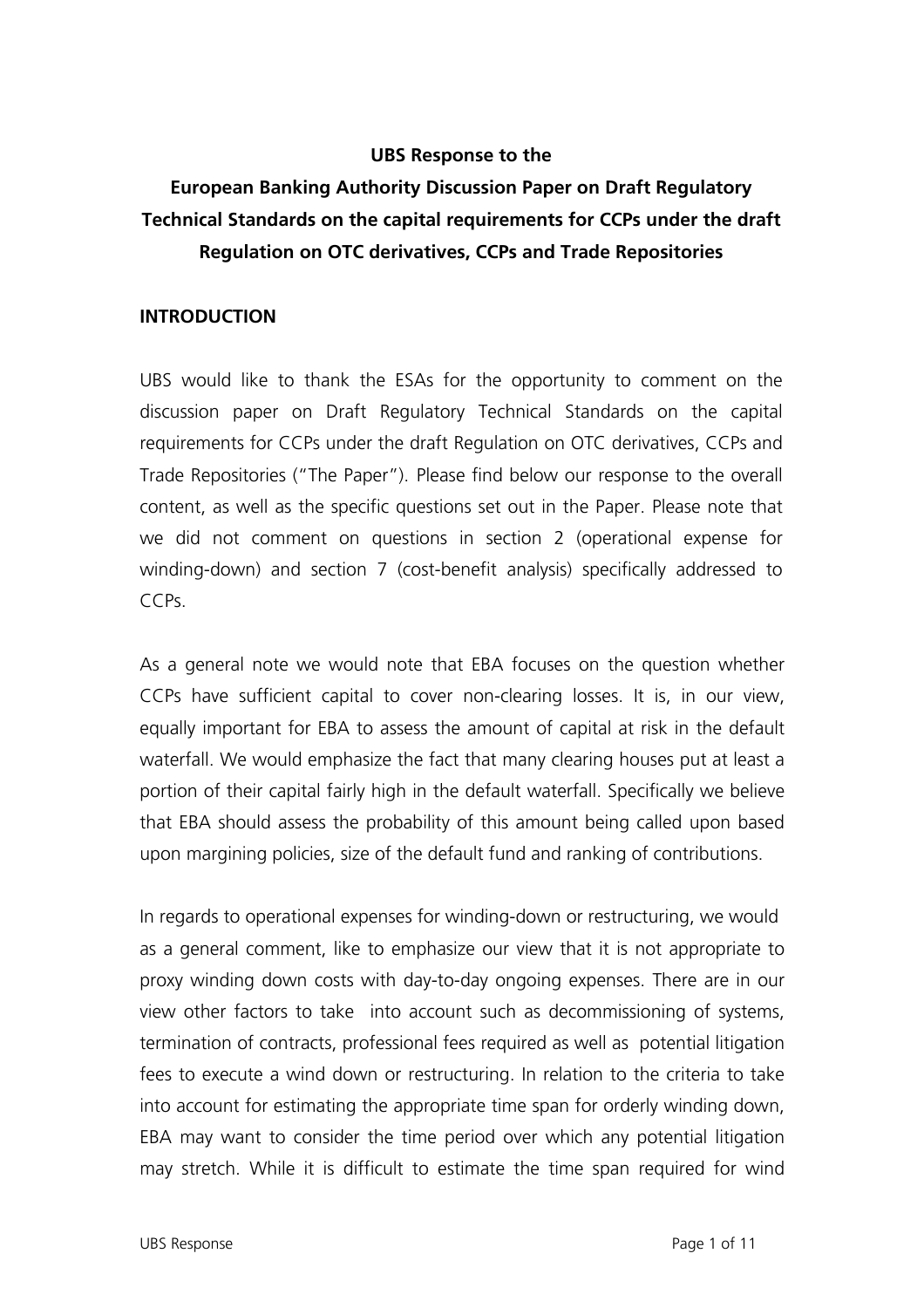down or restructuring, we believe it is reasonable to assume that a restructuring will take at least 12 months.

### **1. CPSS-IOSCO PRINCIPLES FOR FINANCIAL MARKETS INFRASTRUCTURE (PFMIs)**

Article 12 of EMIR states that capital including retained earnings and reserves of a CCP must at all times be sufficient to ensure (i) an orderly winding down or restructuring of the activities over an appropriate time span and (ii) that the CCP is adequately protected against credit, counterparty, market, operational, legal and business risks, not already covered by specific financial resources as referred to in Articles 39 to 41a of the Regulation. Under this Article, EBA is mandated to draft regulatory technical standards (RTS) on the capital requirements that a CCP should meet.

EBA suggests that a CCP should hold capital, including retained earnings and reserves, that is at all times at least equal to the higher of the following two amounts: (i) its operational expenses during an appropriate time span for winding-down or restructuring its activities, and (ii) the sum of the capital requirements for the overall operational risk and for credit, counterparty and market risks stemming from "non-clearing activities" it carries out.

In developing its proposal, EBA has considered the draft CPSS-IOSCO Principles for Financial Markets Infrastructure ("PFMIs"). The draft PFMIs requires CCPs to hold sufficiently liquid assets funded by equity to cover general business losses. As a minimum, CCPs are required hold equity capital at normal times equal to [6, 9 or 12] months of expenses. A CCP's equity capital is expected to reflect a strong cash, cash equivalent or securities position. EMIR goes beyond CPSS-IOSCO principles as it states that CCPs' exposure to risks, not covered by specific financial resources, should also be considered in the setting of minimum capital requirements. The approach proposed by EBA will hence result in capital requirements that are at least equal to those resulting from CPSS-IOSCO principles.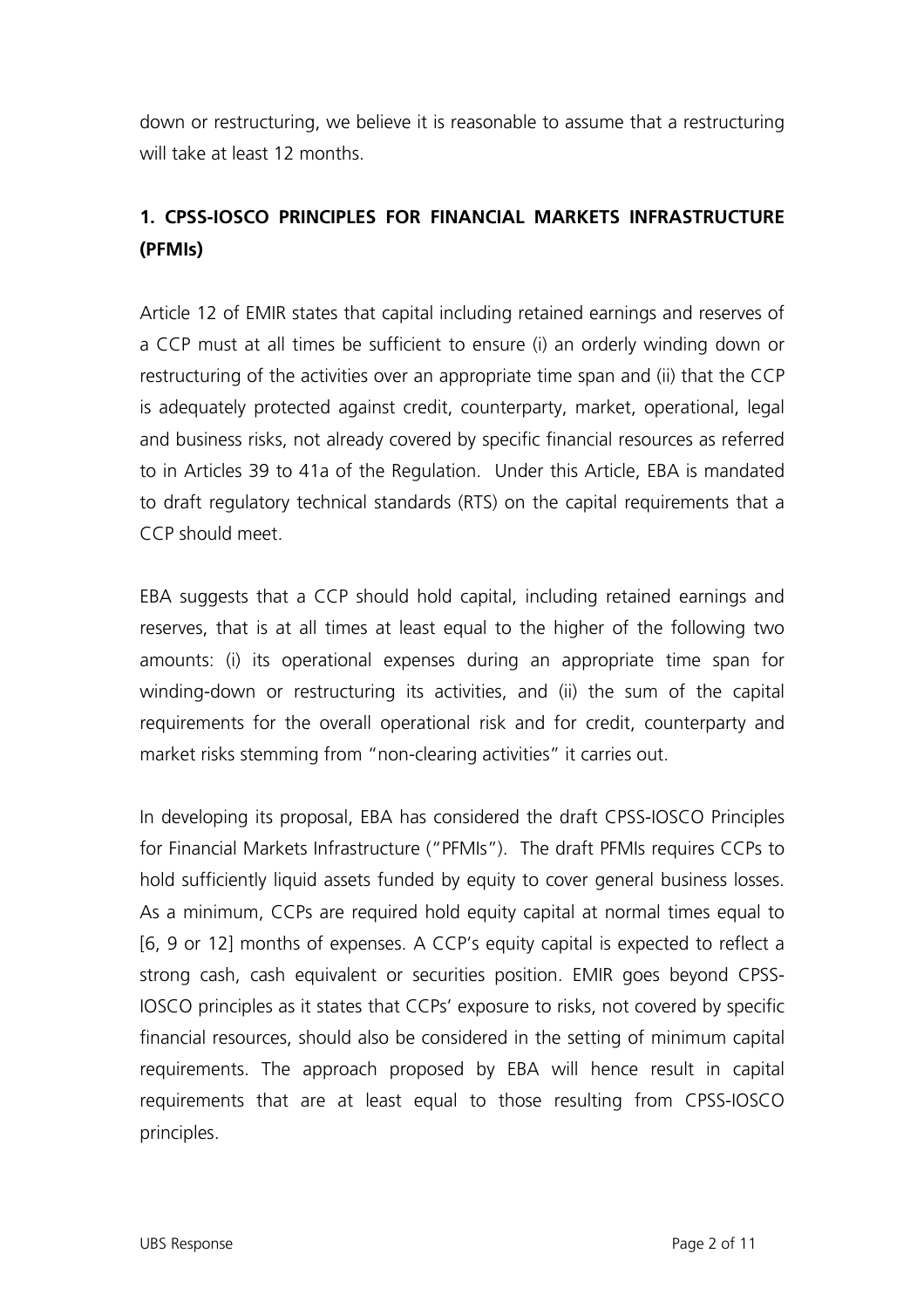#### **Q1. Do you support this approach to capital requirements?**

While we believe the general approach to be reasonable, we are concerned with the statement contained in paragraph 9 "A CCP's equity capital should also reflect a strong cash, cash equivalent or securities position to allow it to meet its current and projected operating expenses under a range of scenarios." In our view, liquidity and capital requirements should not be co-mingled. Equity is intended to fund fixed assets and absorb P&L losses , not finance short-term assets. More emphasis should be put on minimum liquidity requirements. We would welcome if EBA could clarify that paragraph 9 is to be understood in the context of CCP's equity capital being a multiple of cash, cash-equivalent or securities positions to be able to meet operational expenses during an appropriate time span for winding-down or restructuring its activities. Capital cannot meet cash expenditure, only liquid assets can. We will argue later in this paper that clearing houses are more akin to corporates than bank entities and financial requirements should reflect this fact. It is not appropriate to try to apply bank capital requirements to an entity whose main competence is providing an infrastructure service to the financial community.

We furthermore note that according to Article 12 of EMIR, capital must be sufficient to ensure that "(…) the CCP is adequately protected against credit, counterparty, market, operational, legal and business risks, not already covered by specific financial resources as referred to in Articles 39 to 41a of the Regulation". In addition, financial resources described in Articles 39 to 41a of the Regulation are intended to cover the counterparty risk stemming from clearing activities.

We have three concerns to share in relation to the above Articles

First, we are of the opinion that the approach suggested by EBA to only consider operational expenses, operational risk and "non-clearing activities" is not complete as such a calculation of regulatory capital does not take into account the potential default of clearing members.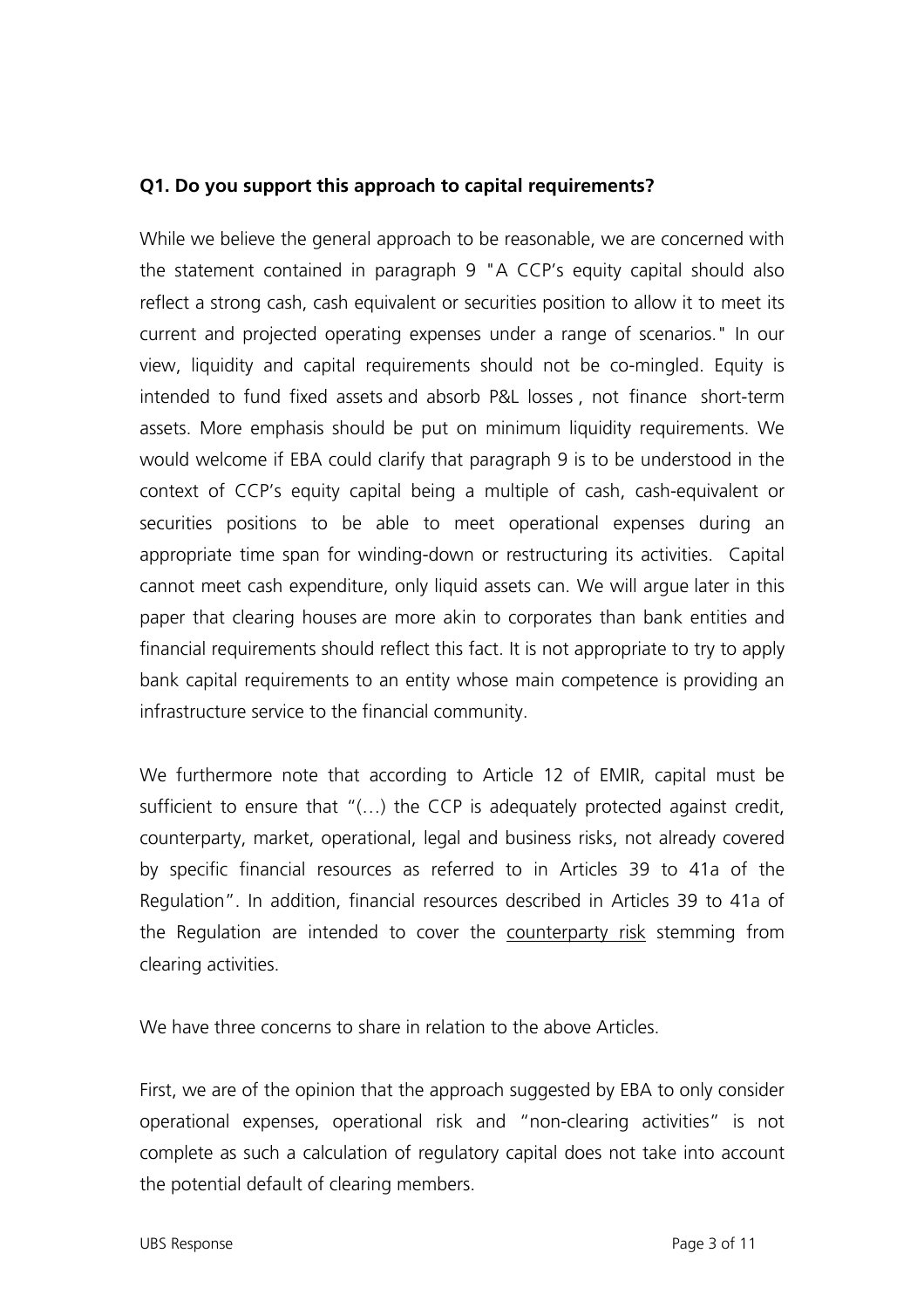Second, EBA's approach indirectly encourages low capitalisation of CCPs as it assumes that financial resources (as per Articles 39 to 41a, which we refer to below as the "Guaranty Fund") is always sufficient to cover the risk of clearing activities. In our view, the current general construct of CCPs is such that CCPs only have a nominal contribution into the "waterfall" and subsequent liabilities are entirely covered by clearing members via the Guaranty Fund contributions and further obligations to "top-up" the Fund. Hence, there is a clear dependency of the CCP's survival on clearing members' ability to operate as a going concern.

We would draw to EBA's attention to the fact that Guaranty Funds are typically sized based on 1 or 2 of the largest members defaulting. Therefore, there are residual counterparty risks (remaining members defaulting) not already covered by the specific financial resources. This needs to be incorporated into the determination of CCP capital requirements. To the extent that a CCP is willing to place additional resources into the Guaranty Fund to cover these residual risks, it is, in our view, not unreasonable to exclude this component from the CCP's regulatory capital requirement.

As a third and last concern, we would raise the fact that in its approach, EBA has not taken into account the litigation risk faced by a CCP when going through a wind-down or restructuring, which is likely to be significantly more complex and severe when compared to legal risks as part of day-to-day operations. Therefore, the capitalisation framework should recognise this difference and ensure appropriate amounts of capital are in place.

### **Q2. Do you consider there to be any alternative approach which is more appropriate that would be consistent with Article 12 of the Regulation?**

Yes, we believe there is an alternative approach which is more appropriate. Minimum Equity requirements could be designed around minimum leverage ratios after deduction of clearing assets from both sides of the balance sheet. This would, in our view, be a much simpler approach. In addition, the clearing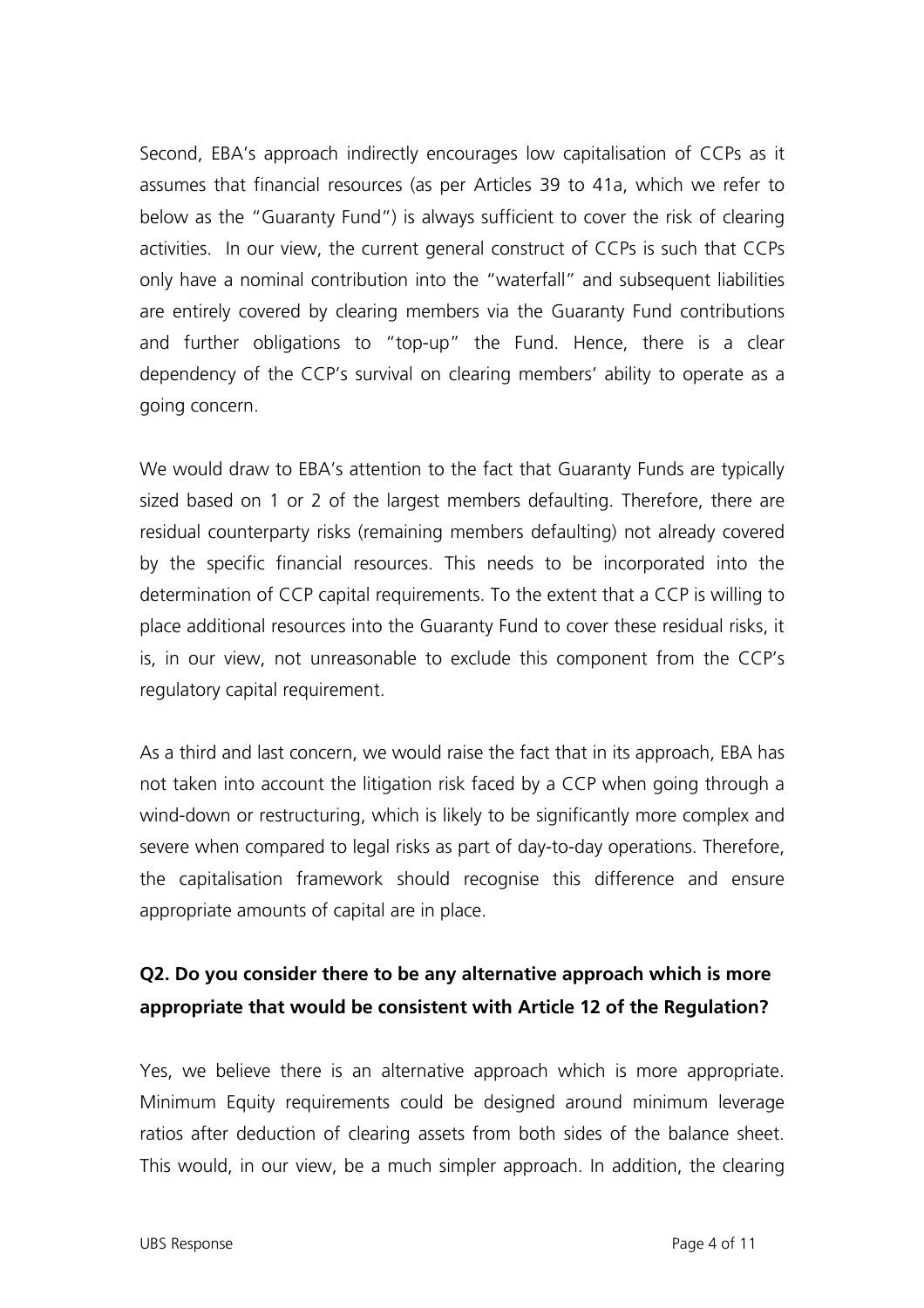house should have a minimum level of cash and liquid investments to fully cover current liabilities and an agreed number of months of operating expenses.

In this context, we would note that it is not appropriate to treat a clearing house in the same way as a financial institution for regulatory purpose. Clearing houses are not deposit taking or lending institutions and their financial risk is more akin to a corporate than a bank. The margining requirements are intended to mitigate the risk from financial operations. The risk to the corporate entity is more cash flow than capital related. The focus should hence be on EBITDA and liquidity rather than capital reserves. Generally speaking the regime applicable to CCPs should be similar to that of a corporate rather than a bank.

#### **3. CAPITAL REQUIREMENTS FOR OPERATIONAL RISK**

EBA considers that the operational risk amounting to the risk of loss from inadequate or failed internal processes, people and systems or from external events, including the legal risk, should be appropriately capitalised. A CCP is subject to operational risk from its payment and settlement of monies and investment of collateral. EBA proposes that the three different approaches for operational risk measurement envisaged for banks under CRD should be available for CCPs: (i) Basic Indicator Approach, (ii) Standardized Approach and (iii) Advanced Measurement Approach.

**Q6. How do you currently measure and capitalise for operational risk?**  It is up to CCPs to advise how they currently measure and capitalise for operational risk.

## **Q7. Do you think that the banking framework is the most appropriate method for calculating a CCP's capital requirements for operational risk? If not, which approach would be more suitable for a CCP?**

It is important that CCPs are adequately capitalised and have appropriate risk management arrangements given their vital importance in the market and the potentially systemic impact of CCP failure. Whilst the banking framework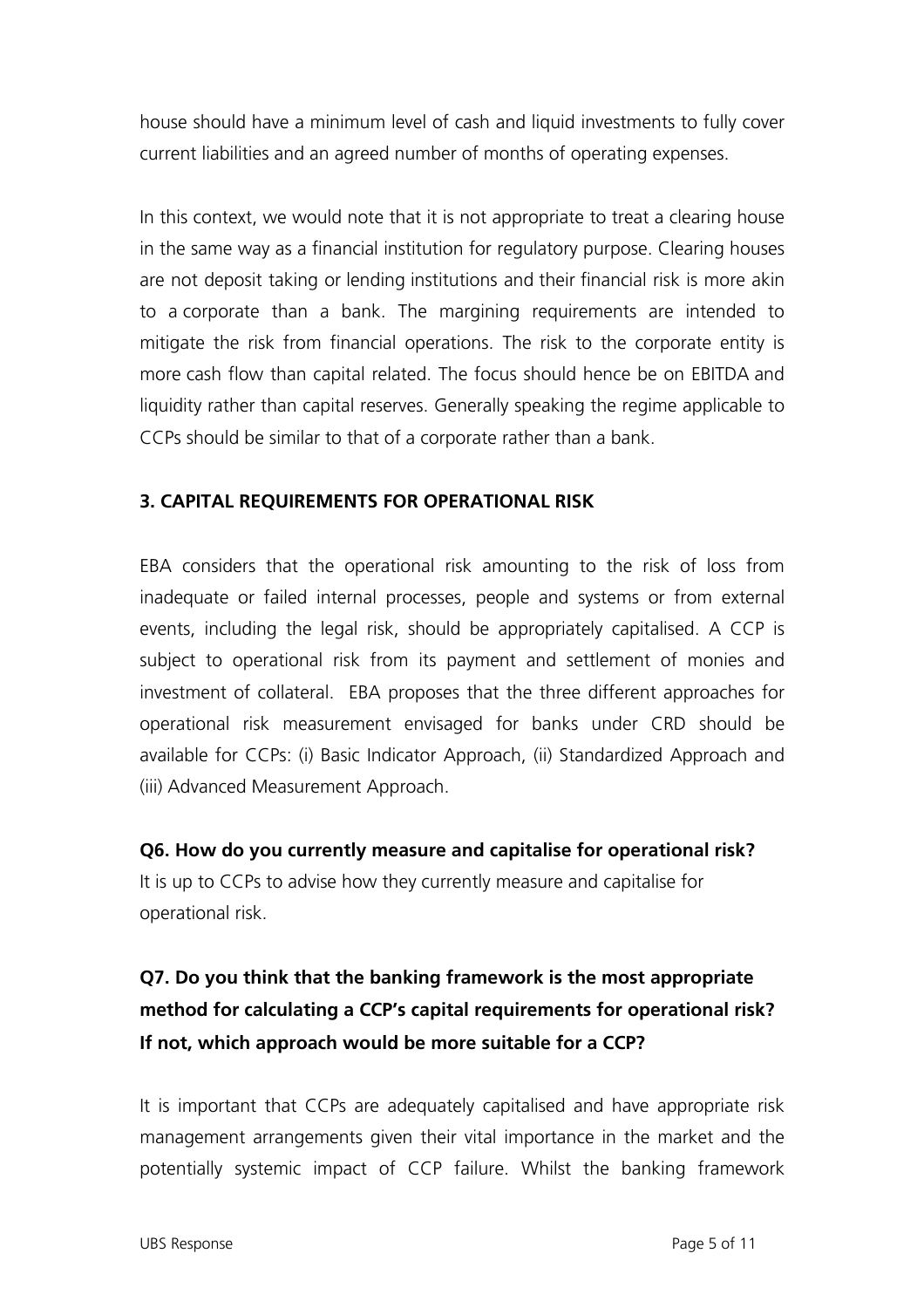provides a useful starting point, CCPs should be encouraged to migrate towards more advanced approaches to risk management and capital adequacy calculation under that framework to optimise the protection of all market participants and the system as a whole.

## **Q8. What would be the cost of employing the basic indicator approach set out for banks for the calculation of your capital requirements for operational risk?**

It is up to CCPs to advise how they currently measure and capitalise for operational risk.

### **Q9. Do you think that the Basic Indicator Approach set out for banks is appropriate for CCPs?**

The proposed Basic Indicator Approach ("BIA") seems to provide a practical starting point, but it is difficult to comment on whether the factors comprising the "relevant indicator" represent an appropriate proxy for the risk and whether the approach shares the limitations recognised in the BIA more generally. Further to our response to Q7, given that BIA was not originally intended for large, internationally active institutions it may be questioned as to whether it is appropriate for systemically important institutions such as CCPs.

## **Q10. In your view, which alternative indicator should the EBA consider for the Basic Indicator Approach? (Please elaborate why such indicator would be more appropriate for CCPs)**

We refer to our response in Q9.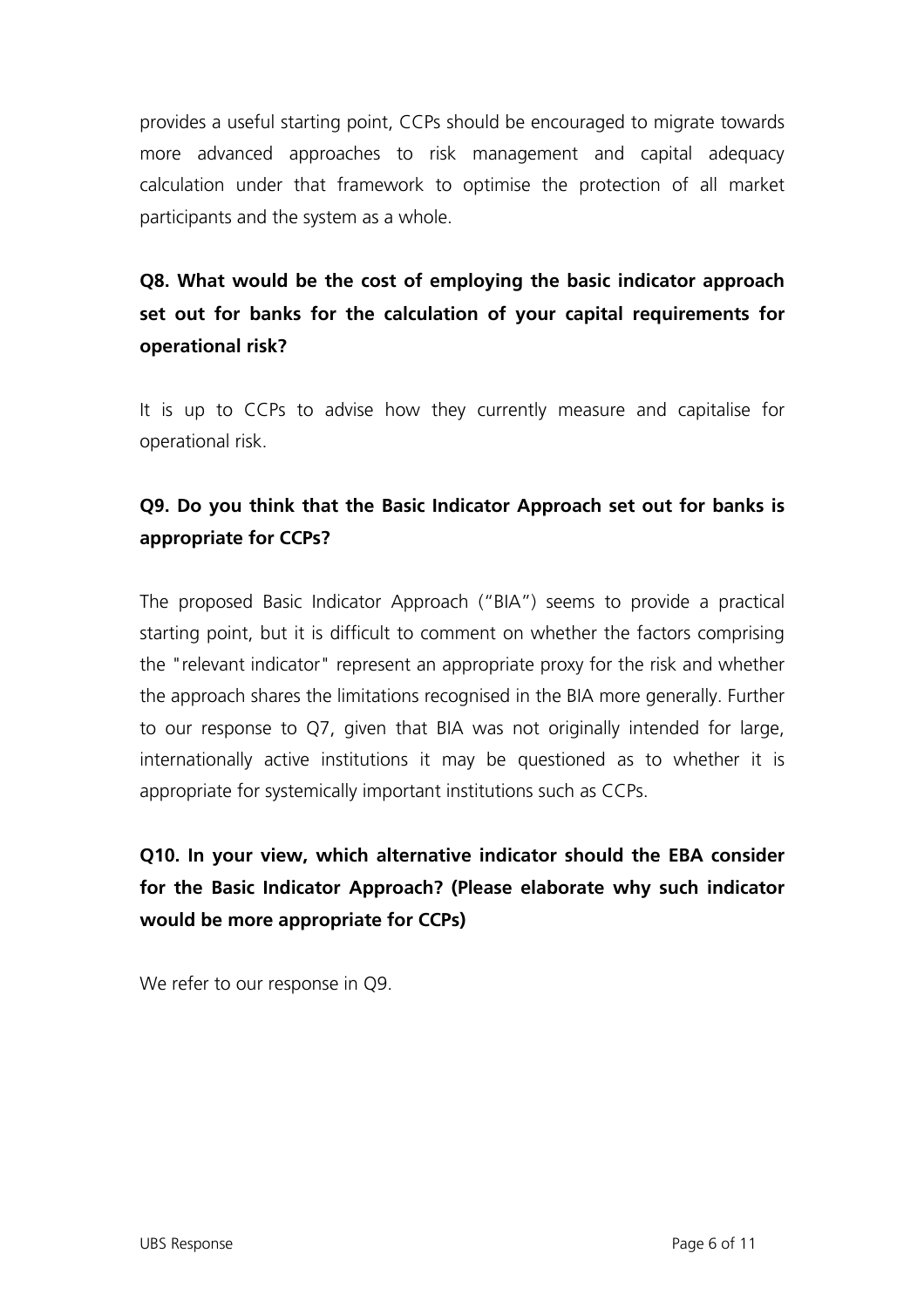## **Q11. In your view, with regard to the Standardised Approach, which different lines of business or type of products can be relevant for CCPs' operational risk?**

Definition in respect of business lines needs to be modified to ensure clear mapping to the revenue sources of CCPs. Clearing activities would appear to be a better definition of the activities performed by a CCP as compared to Payments and Settlement. In addition, the "reinvestment activities" would appear to be a better definition than asset management. In respect of product types, CCPs themselves are best positioned to define how best to split their activities in the context of operational risk capital considerations.

## **Q12. Do you think CCPs should be allowed to calculate the capital requirements for operational risk with an internal model, as in the advanced measurement approach?**

Referring to our earlier comments, given the systemic nature of CCPs, it would be prudent to encourage CCPs to migrate towards a more advanced approach to risk management and regulatory capital. The AMA approach is appropriate given that the internal model can be tailored to the nature and scale of the activities performed and the risk profile. Furthermore, it is appropriate as CCPs will be required to meet stringent oversight requirements of requiators. The use of an internal model is likely to encourage and incentivise management to focus on better management of operational risk within the CCP.

### **Q13. Which other approaches should the EBA consider for operational risk measurement?**

Should the CCP adopt an Advanced Measurement Approach, it is our view that this should include stress testing of tail risk events and wind-down scenario planning.

## **4. CAPITAL REQUIREMENTS FOR CREDIT AND MARKET RISKS STEMMING FROM "NON-CLEARING ACTIVITIES"**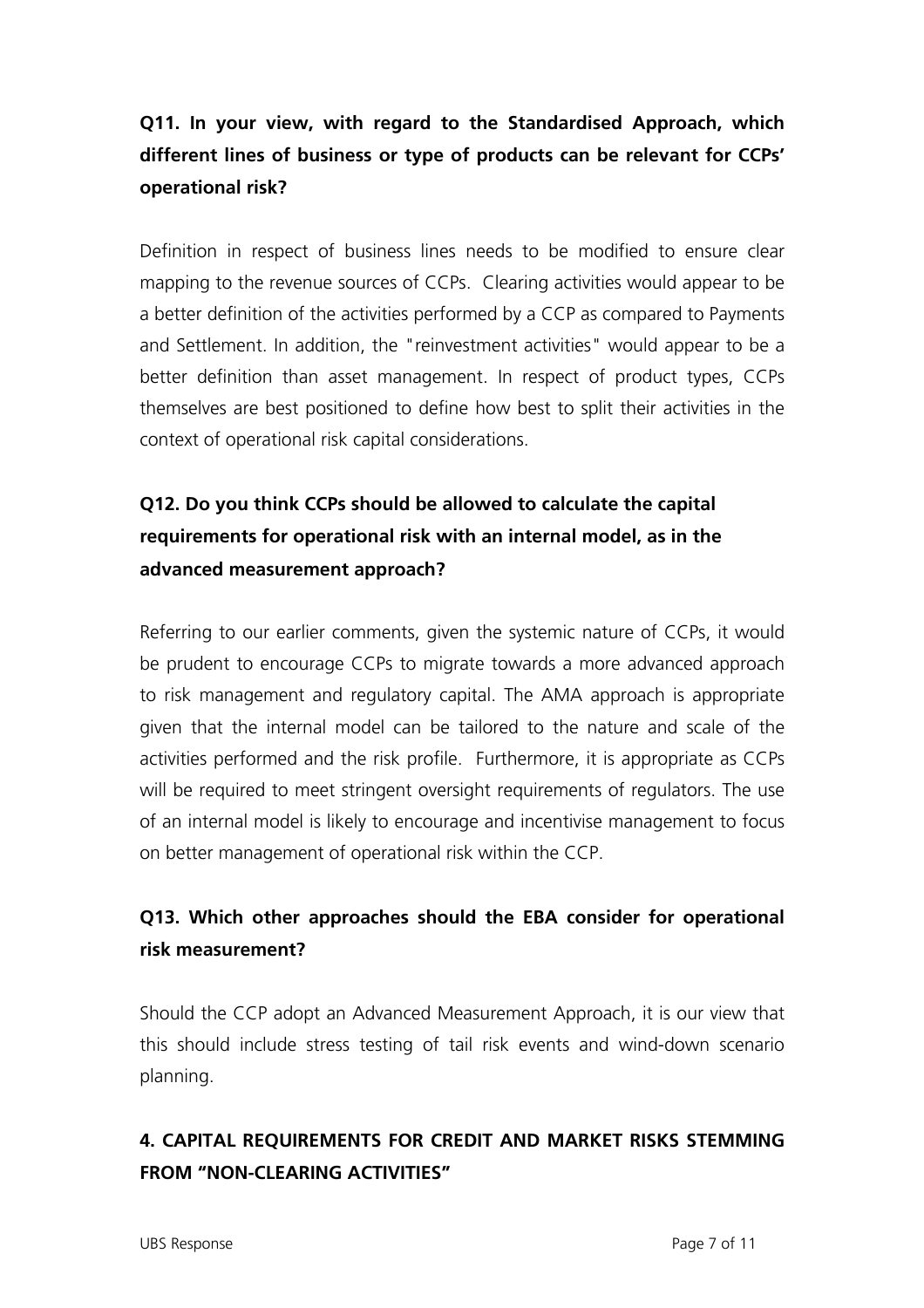According to EBA, a CCP can face various types of credit risk. First it faces credit risk when performing clearing activities. It is the risk that a clearing member will be unable to meet fully its financial obligations when due. Second, a CCP faces credit risk, as well as counterparty and market risk even when it performs "nonclearing activities", in particular investment operations. According to EMIR, credit, counterparty credit and market risk stemming from "non-clearing activities" should be covered by additional capital. EBA considers that approaches applicable to banks under CRD should be used as the basis for calculating such risk exposures as investment activities expose the CCPs at least to the same kind of credit risk that is typically faced by credit institutions. CCPs should calculate their risk-weighted assets per the Standardised Approach for credit risk. Capital requirements for credit risks would be equal to [8%] of RWAs. Equally, market risk could be calculated on the Standardised Approach set out for banks under CRD. A CCP could be allowed, after competent authority approval, to use internal models for calculation of capital requirements for the credit/counterparty/market risk from non-clearing activities.

## **Q14. How do you currently measure and capitalise for credit, counterparty credit and market risk stemming from "non-clearing activities"?**

It is up to CCPs to advise how they currently measure and capitalise for credit, counterparty and market risk.

**Q15. Do you think that the banking framework is the most appropriate method of calculating a CCP's capital requirements for credit, counterparty credit and market risk stemming from "non-clearing activities"? If not, which method would be more suitable for a CCP?** 

We have no comments to offer.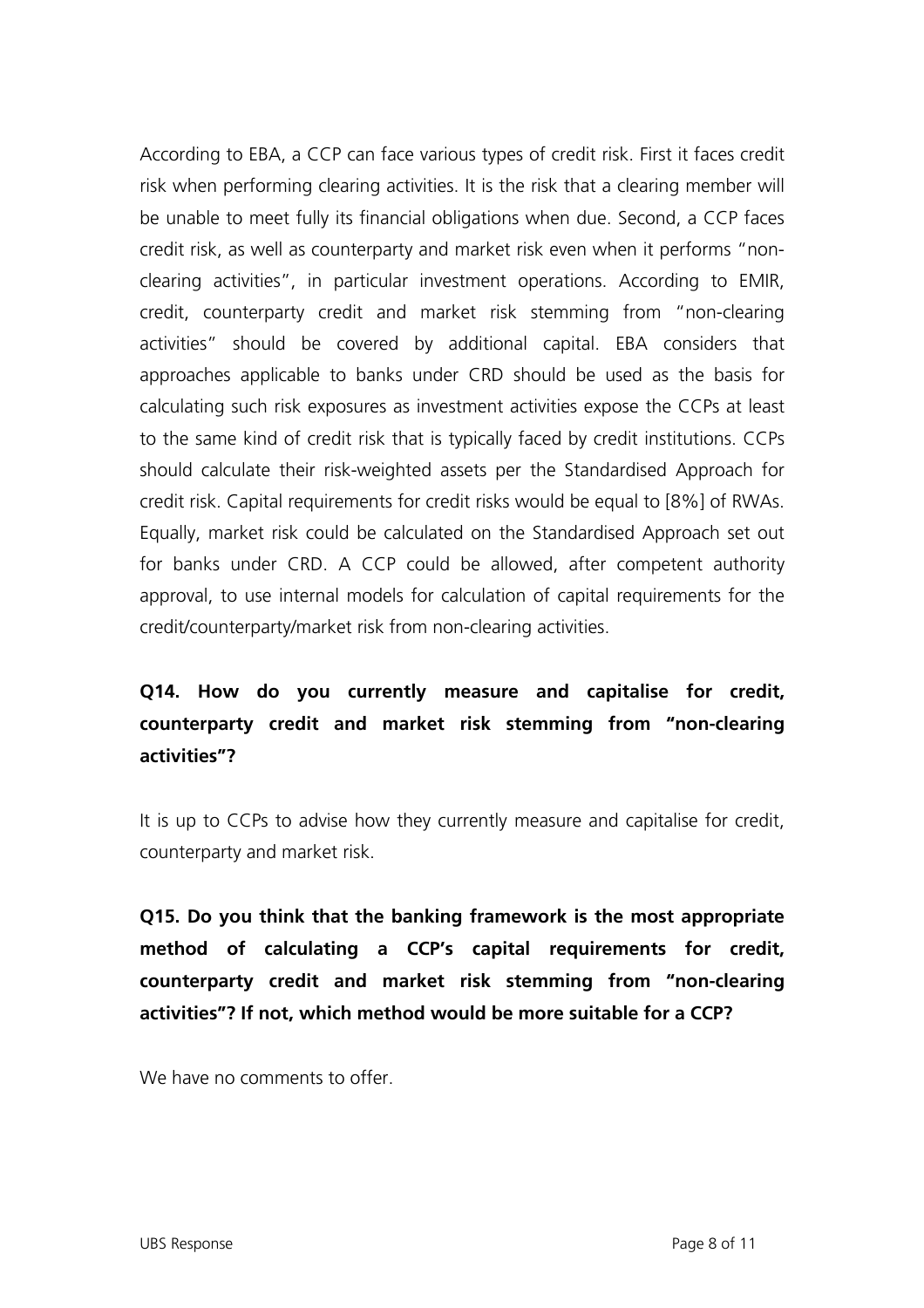**Q16. What would be the cost of employing Standardised Approach methods for the calculation of your capital requirements for credit, counterparty credit and market risk stemming from "non-clearing activities"?** 

We have no comments to offer.

## **Q17. In your view, are the Standardised Approach methods appropriate for the calculation of credit, counterparty credit and market risk a CCP faces stemming from "non-clearing activities"?**

We agree that a standardized approach for capital requirements to cover credit risk is appropriate.

# **Q18. Do you think that CCPs, which concentrate risks stemming from derivatives, should be allowed to calculate their capital requirements for credit, counterparty credit and market risk using internal models?**

CCPs are not likely to have the credit resources or models sufficient to adopt more advanced approaches as they do not have a strong proprietary risk-taking history. The use of internal rating models should not be permitted unless a clearing house could demonstrate that it has adequate credit resources. We would emphasize that all credit models require qualitative input since models based on balance sheet numbers cannot capture concentrations of, for example, credit risk, quality of capital, or access to external support and liquidity. Alternative solutions could be for the CCPs to (i) buy more sophisticated tools off the shelf from credit rating agencies, (ii) build their own credit expertise, or (iii) rely on the credit expertise of clearing members.

### **Q19. In your view, which assets held by a CCP should be better capitalised with a market risk treatment?**

All derivatives with observable prices and high levels of liquidity should be eligible for a market based approach.